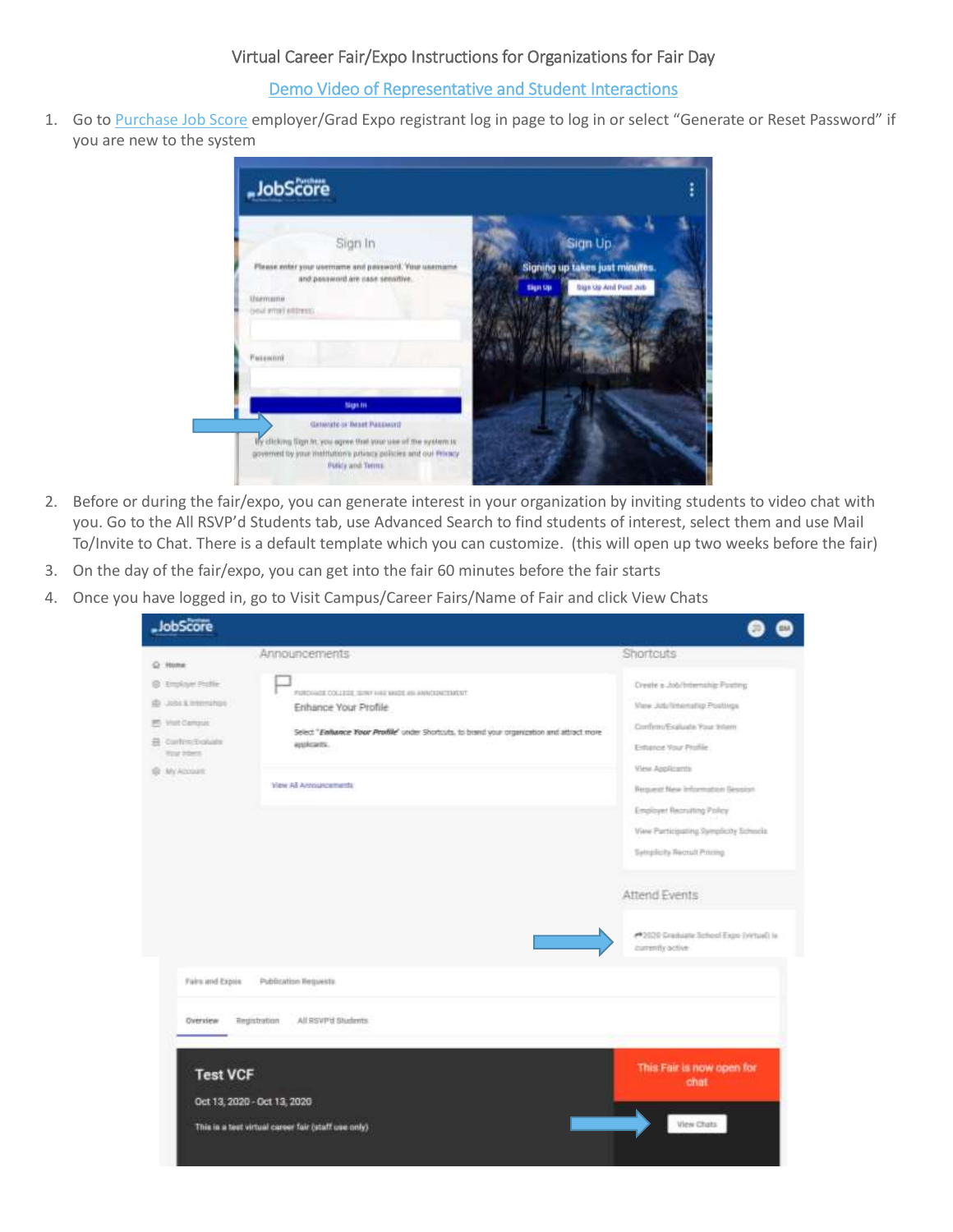5. Confirm your meeting information (update with a new video link if you need to) under Chat Instructions. If your Alternate Chat Instructions include a phone number, make sure to have your phone handy if students experience technical difficulties



- 6. If you want to modify your profile information (name, title, etc.), you will need to ask your main contact or the Career Development Center to make this change. You can greet students with your profile picture by uploading it under My Account/Personal Profile
- 7. Your main fair/expo contact has set The Expected Chat Time per Student, which is the same for all reps at your organization. If you would like this updated, you will need to ask your main contact or the Career Development Center to make this change
- 8. Set your Status to Online.

| JT<br>c | Jessica Test<br>Graduating in December, 2020<br>Bachelor of Arts - Arts Management, Psychology<br>[2] [BANK MAY THAT MAY WANT WAS TRANSPORTED TO<br>Ready to chat | Video Chat Settings<br>1924, 1935<br>Status |
|---------|-------------------------------------------------------------------------------------------------------------------------------------------------------------------|---------------------------------------------|
|         | GStart Chat DView Resume                                                                                                                                          | Online<br>$\mathcal{A}$                     |
|         |                                                                                                                                                                   | Busy<br>8<br>Online<br>ര<br>$O$ offline     |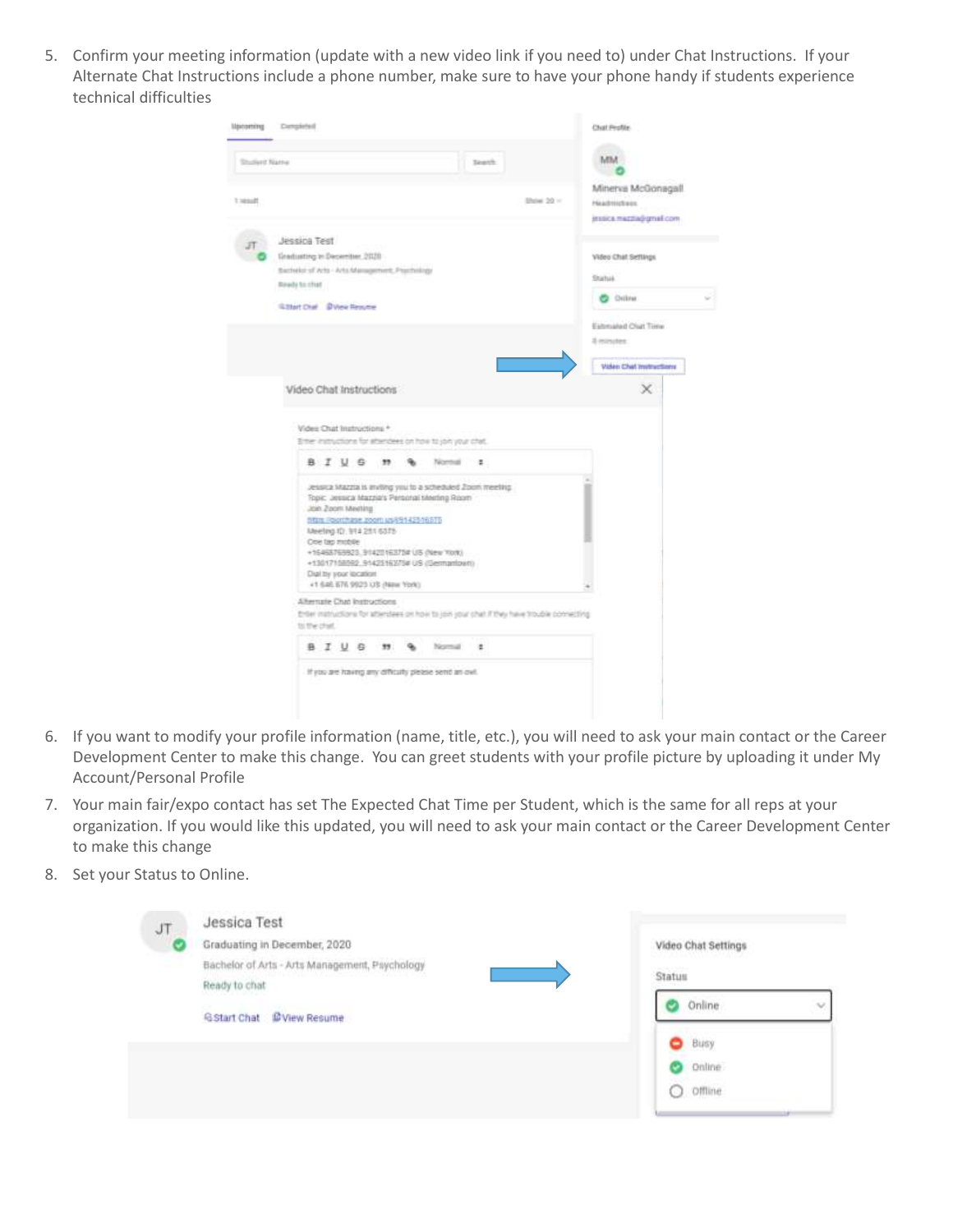- 9. Start your video meeting using the video link you provided in Chat Instructions and keep your video meeting running for the entire length of the fair. **Make sure you have two browser windows open side by side** - one for video meeting and another one for Symplicity, so you can see the timer.
- 10. When the fair/expo starts, you will see students lining up in your queue.



11. Select the student at the top of the list, unless the student is already video chatting with another representative from your organization. It may take a couple of minutes for a student to join your video chat.

| C A companies and dependence of the companies of the ball development of the C E & B & C 1<br>A General Victimes, A Granad Company Company Company, Company Company Company Company of |                                                                                                                                                                                                   | . .<br><b>City Lane</b><br>通り取り |
|----------------------------------------------------------------------------------------------------------------------------------------------------------------------------------------|---------------------------------------------------------------------------------------------------------------------------------------------------------------------------------------------------|---------------------------------|
| Jill Summers<br>Drenkeling in Full, 2021<br><b>Bachiner</b> Statementharagement<br><b>Stating with any</b>                                                                             | 0.0435<br>٠<br><b>Balling</b>                                                                                                                                                                     |                                 |
| Chat Summary.<br><b>Bart Free</b><br>Tour St. 9005 at 71,07 (th)<br><b>Video Chat Instructions</b><br>an illiment from money<br>Alternate Instructions<br>1401218-007                  | <b>Student schematist</b><br>Department<br>dialimins.<br>Wagners or<br><b>Business Management</b><br>With Authorization<br>Automobilización da 2.6<br>tion boars<br>the control of the control of |                                 |

12. Once you have started to video chat with a student, watch the timer, which will count down from the maximum time to zero. When time is up, you will see an alert and hear a "ping" sound. You can extend your time.